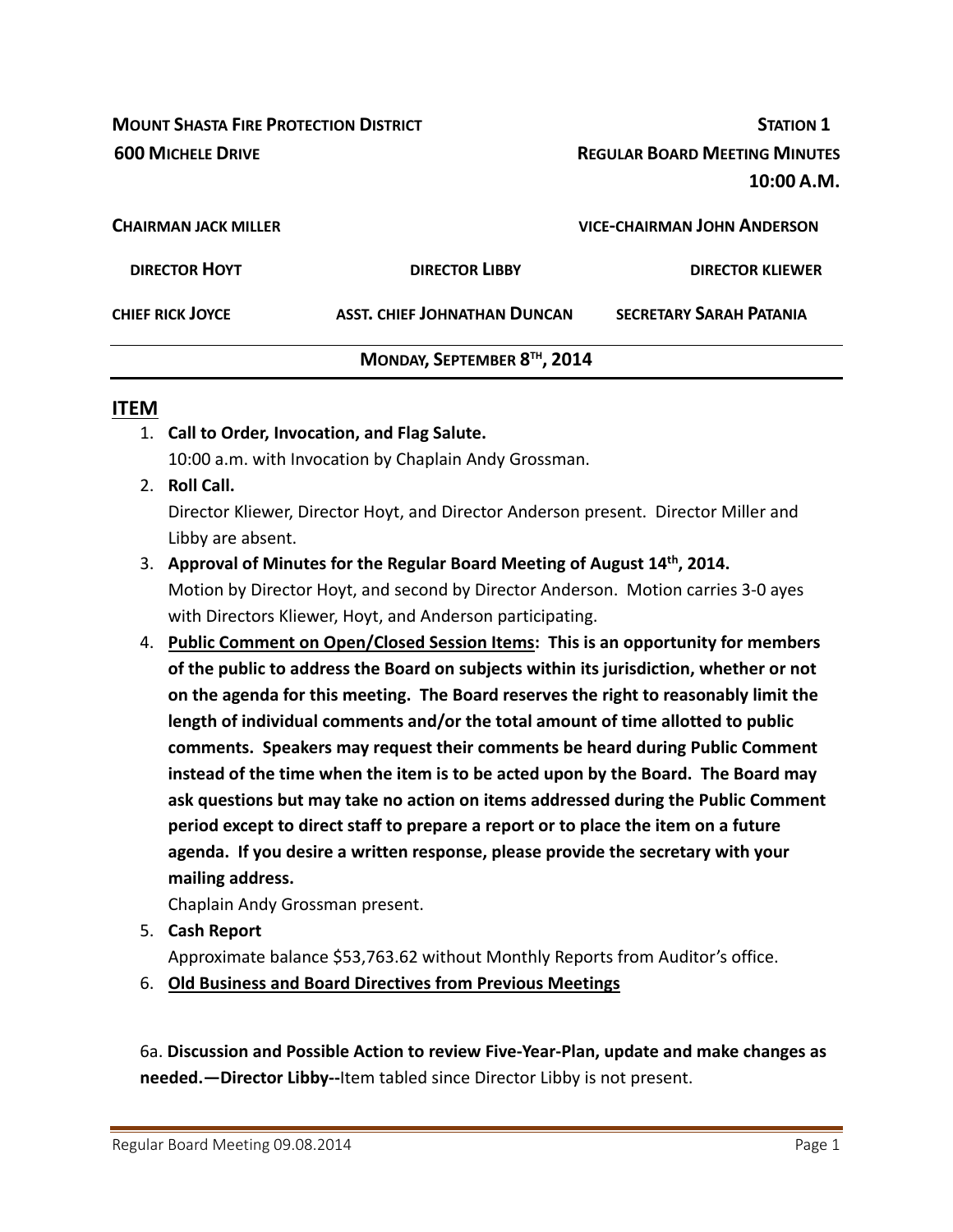#### 6b. **Discussion and Possible Action on reviewing potential PTO policy.—Director Libby**

Item tabled since Director Libby is not present. Chief Joyce comments that he needs to talk to Director Libby.

‐Director Kliewer asks if we can jump to agenda item #7e.

#### 7. **NEW BOARD BUSINESS AND POSSIBLE ACTION**

7a. **Recess to Closed Session—Board of Directors** 10:28 a.m.

**LIABILITY CLAIMS, pursuant to Gov. Code 54956.95:**

**Claimant: William and Paula Young, Dr. Gregory and Janet Skipitis**

\_\_\_\_\_\_\_\_\_\_\_\_\_\_\_\_\_\_\_\_\_\_\_\_\_\_\_\_\_\_\_\_\_\_\_\_\_\_\_\_\_\_\_\_\_\_\_\_\_\_\_\_\_\_\_\_\_\_\_\_\_\_\_\_\_\_\_\_\_\_\_\_\_\_\_\_\_\_

**Agency claimed against: Mt. Shasta Fire Protection District**

\_\_\_\_\_\_\_\_\_\_\_\_\_\_\_\_\_\_\_\_\_\_\_\_\_\_\_\_\_\_\_\_\_\_\_\_\_\_\_\_\_\_\_\_\_\_\_\_\_\_\_\_\_\_\_\_\_\_\_\_\_\_\_\_\_\_\_\_\_\_\_\_\_\_\_\_\_\_

#### 7b. **Reconvene in Open Session 10:52** a.m.

7c. **Announcement of action taken in Closed Session, if any**. Director Anderson states that the government Tort claim made against the District by William and Paula Young, Dr. Gregory and Janet Skipitis is rejected on that ground that the claim is late. The vote carried 3‐0, unanimously.

## 7d. **Discussion and Possible Action regarding Automatic Aid agreement between Mt Shasta City Fire Department and the MSFPD. To be approved with Resolution #09082014‐ A.—Chief Joyce**

Director Anderson introduces this topic and asks of both Chief Melo and Chief Joyce if there are any down sides to this agreement. This is over and above automatic aid.

Chief Joyce states that the only difference is that both entities will respond to calls and be toned out at the same time as 'Mt Shasta Fire', and that they have been running the calls this way for approximately 6 months. The main reason is that the command center at Cal Fire wants something in writing.

Director Anderson asks if there is any fiscal impairment.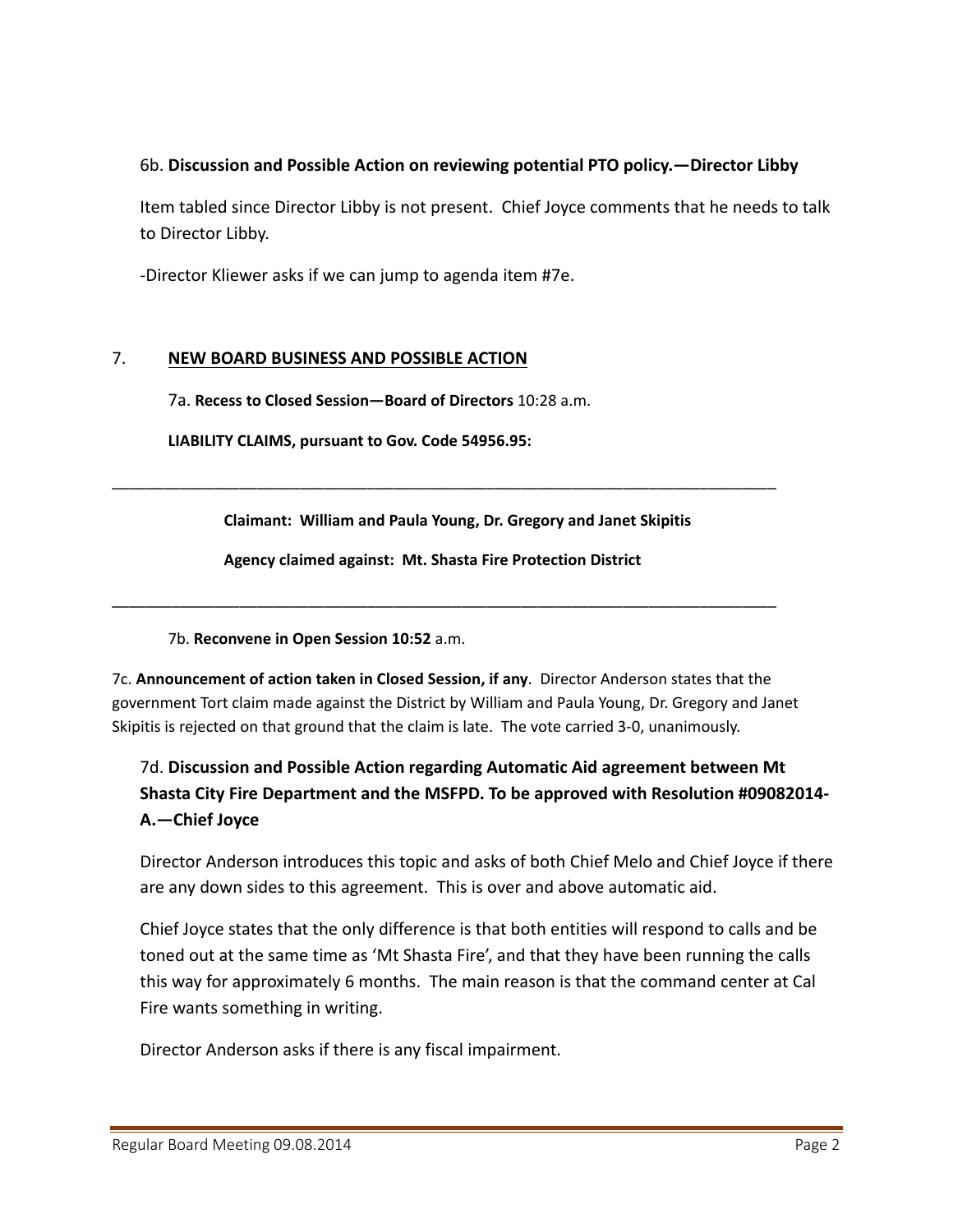Chief Joyce states that we do not want to get involved the way that they had it before, which is why we steered away from the JPA, and proceeded with a MOU.

Chief Melo states that before the District fire contracted the Chief services, but had no say in anything that the Chief really did.

Director Anderson confirms that this is good for both entities.

Chief Melo states that this agreement has gone through risk management, the attorneys, and the fire chief's from both departments. The insurance is covered. The work comp is the same, it stays with the person. The liability stays with the equipment. It stays with the engine. This was the big issue, and we have this figured out and solved. It is the best for the community, Chief's, and departments.

Chief Joyce states that since they are both low on volunteers, it's a no brainer.

Director Anderson motions to approve the Resolution.

Director Kliewer states that his concern in the future is that if personalities are different, will this be a problem.

Chief Melo states that if either entity wishes to end the contract they can do so under item #14 it will allow for 90 days to terminate. The research on a JPA shows that they only allow for one chief, and would not allow for funding grants, which is the problem they had before. Equipment will be kept separate. The City needs different equipment than the District. They will share volunteers and jurisdictions. They will work on the jurisdiction portion in more detail. The only difference is that if one of them is on vacation, they will have coverage. If something changes in the future, we will be able to go back and review.

Director Kliewer asks about the term "default of material obligation".

Tammy Lapthorne introduces herself as the Deputy Clerk/Administrative Assistant for the City of Mt Shasta and explains that if there was an obligation that they agree to jointly respond and one of the entities breaches this agreement that they could at that point hold the other entity liable.

Director Anderson asks what happens at this point.

Tammy states that if that caused an issue that was so egregious, we would have 30 days because we have a material breach instead of waiting the 90 days.

Director Kliewer states that if the City ran out of resources, would it fall to the District, or vice‐versa. Then one party can't bleed the other dry within the 90 days.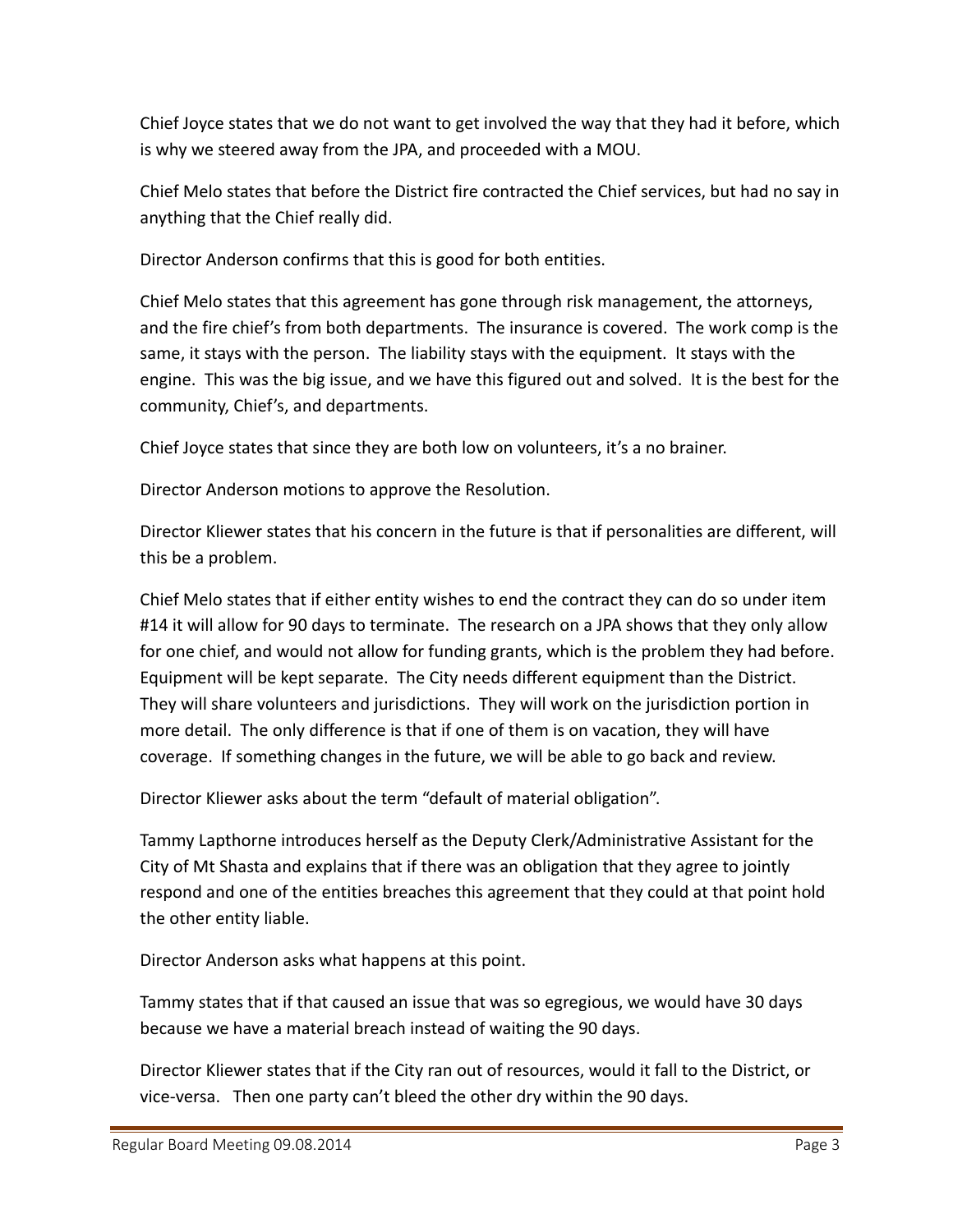Tammy also comments with an example, the nature of the calls. It really refers to the firefighters showing up, and that they are doing what they had materially agreed to do. She states that she has personal experience knowing that they are very professional. She was very impressed and it showed that it worked.

Chief Joyce states that it is definitely working. We are all on the same page now.

Director Kliewer states that we need to build community locally and supporting the community we live in.

Director Anderson carries it a step farther and sees a great opportunity here.

Chief Melo states that they just had their ISO rating, and received help from the District, which gave them more points, and they will be reciprocating this. They also helped with the clearance of Madison road. The HOA up there was trying to figure out how to do it, and the District and City just went up and did it for them.

Director Anderson states that we should be doing a dinner, or bird hunts. He asks if this makes sense to do together. The disparity is no longer there. The MOU enforces this.

Tammy states that it has helped in Administrative as well.

Chief Joyce and Chief Melo agree that administrative staff between the two help them look good.

Director Anderson restates his motion to approve the Resolution #09082014‐A. Director Anderson motions to approve, and Director Hoyt seconds the motion. Secretary Patania performs a roll call vote, and Director Kliewer, Hoyt, and Anderson all vote aye.

# 7e. **Post‐Traumatic Stress Syndrome (PTSD). A review of the training and counseling provided for the employees of the Fire Departments and Police Departments in Siskiyou County by the Chaplains of the Sheriff's Department of Siskiyou County. Presentation by Chaplain Andy Grossman (10‐15 minutes)—Director Kliewer**

Director Kliewer asks that this item be considered before item 7a to allow Andy Grossman to give his presentation. He is a Chaplain for the Sheriff's Office. Sergeant in the US Army stationed in North Korea, Insurance Investigator, Safety director. He teaches first aid and CPR, and also helps with the police department, PTSD, suicide prevention, and critical incident stress management. He became a pastor in 1979. He wants to help men and women who do not know if they are going to be putting their life on the line.

PTSD includes experiencing a threat to the physical integrity to the person. He details the statistics regarding this disorder. This was first recognized as a disorder in 1980. The central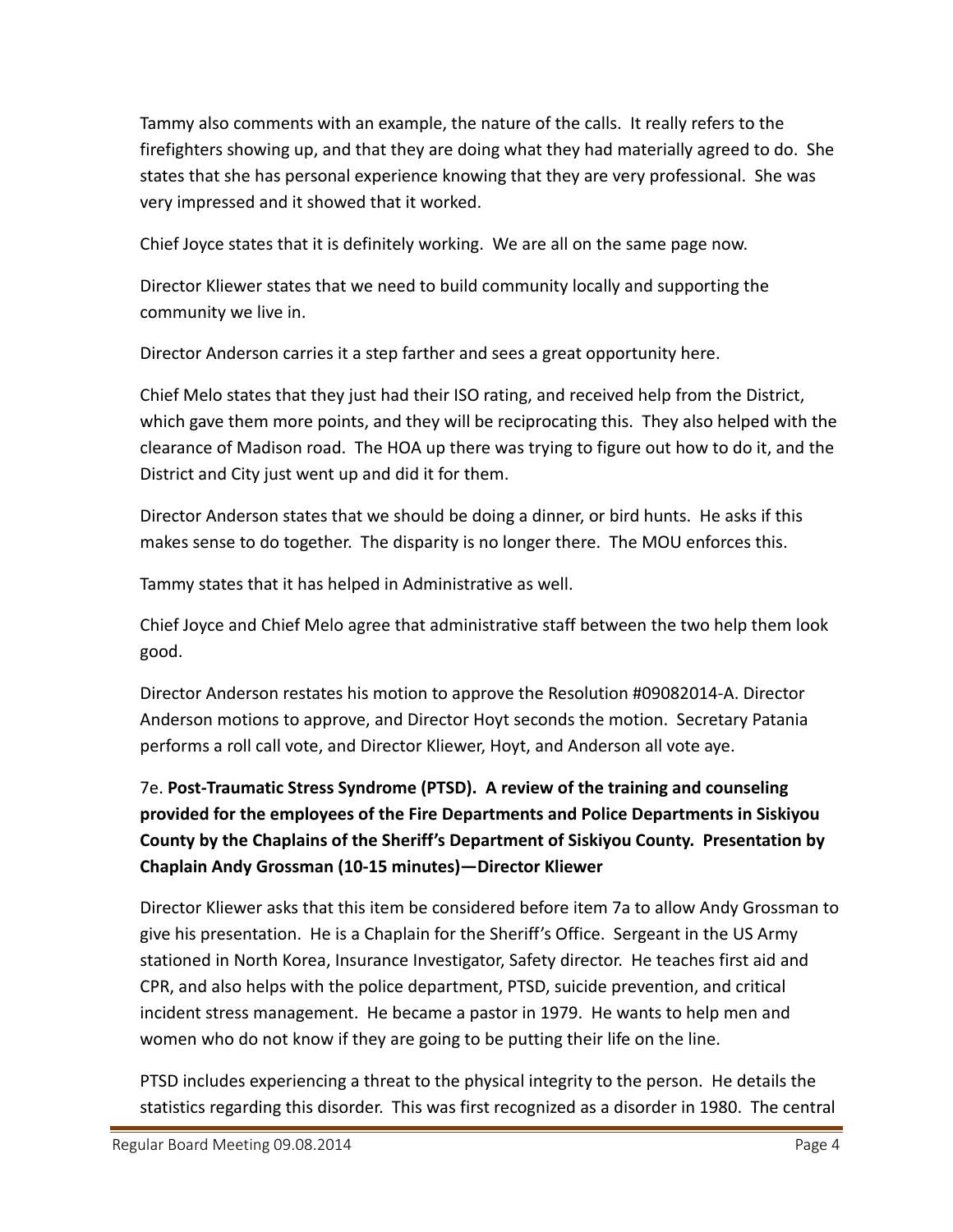feature involved exposure to a traumatic event outside the normal human experience. Chaplains are available to provide training, information, and support to the firefighters.

Director Kliewer asks how many Chaplains serve the Sheriff's Department. Mr. Grossman states that there are three in the South County, and a total of 8‐10 for the County.

Tammy Lapthorne asks if the statistics are for the state or national.

Mr. Grossman comments that these are nationwide statistics. He states that this is a concern because of situations that they face with critical incidents.

Director Anderson thanks Mr. Grossman for his presentation.

Director Kliewer comments that the Board is responsible for the physical and financial health of their employees, but it dawned on him that we need to care for the entire person, outside of providing insurance, etc… and that it is important for the Board to maintain awareness that these services are available through the Sheriff's Department.

Andy Grossman adds that he hopes that this department can feel free to call him if there is a traumatic event that he could do some debriefing on.

Director Anderson directs the Board back to item 7a, and they recess to closed session.

#### **8. Next regularly scheduled Board Meeting is October 6th, 2014.**

Director Anderson appreciates getting the Outlook reminder for the Board Meeting.

#### **9. Chief's Report and MSFPD Information Report to the Board—Chief Joyce**

Chief Joyce distributes his report to the Board, and then reads it aloud for the month of August. He notes that they have only 4 volunteers and this is the same with the City, so it makes it nice to combine. They also participated in Strike Teams, which included the Pondosa, McCloud Station Coverage, and Beaver fire. They only had two trainings due to the fires. One of these was GPS training in the City. We will be getting items ready for ISO. Eric and Matt will help us with the information. This is what we will be doing for the next two to three weeks.

Director Kliewer asks about no hours on the sheet.

Chief Joyce states that they have been so busy that he has not been able to keep track. Director Kliewer asks about vehicles that respond. What is the order?

Chief Joyce states that we respond to medical with the Chief's rig and the squad, and in the city a Chief's rig and their attack.

Director Kliewer asks what happens if they are in the city and need to go back.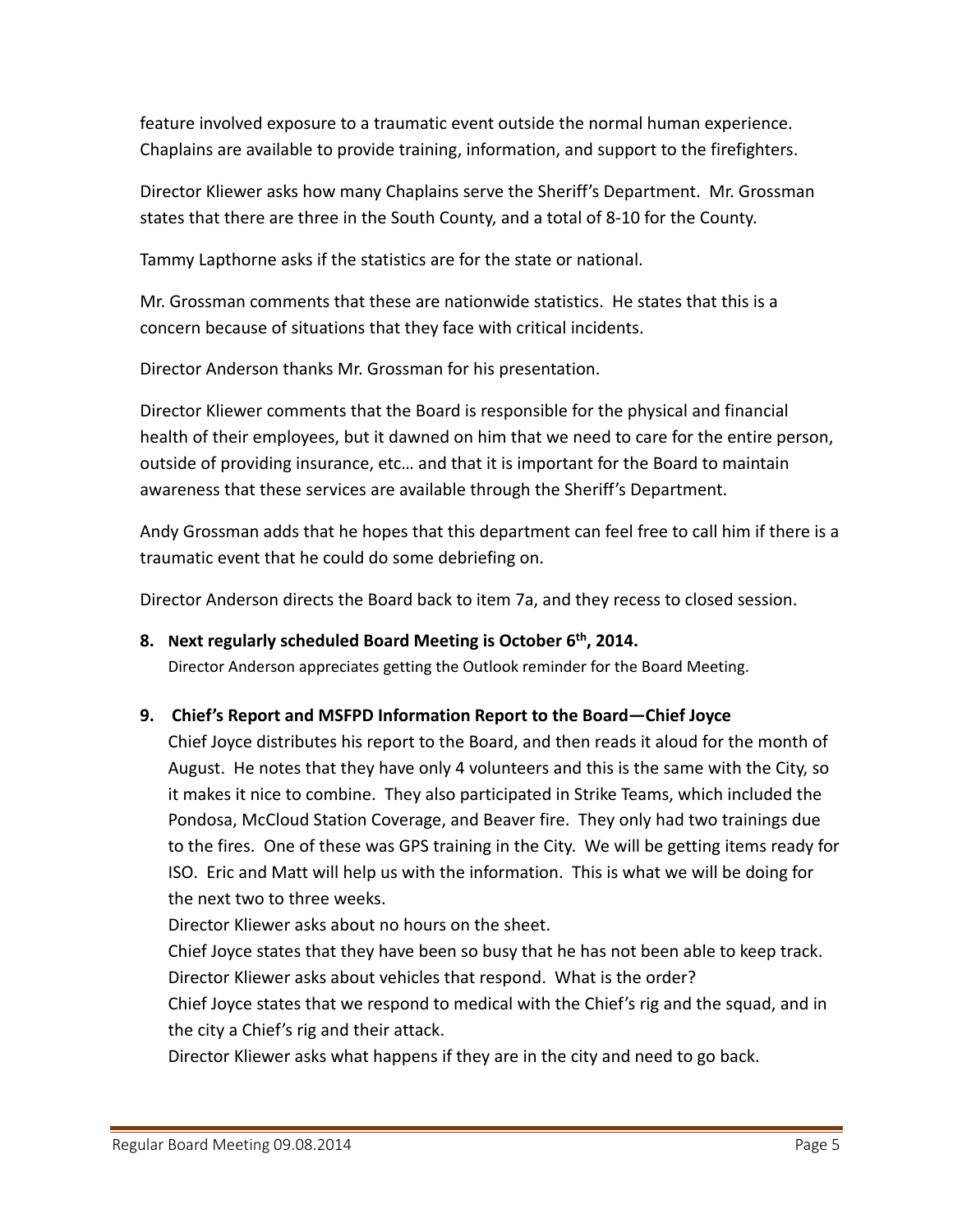Chief Joyce states it is the same as any other day. Just this time, he can ask Tyler Cervelli to drive their attack since he is closer to the City, even though he is on our department, etc…

Director Kliewer hopes that there is a hard copy of these hydrant maps. Chief Joyce states that he has purchased GIS Mapping Software, and is in the process of doing all the maps. Our water tender is usually rolling since we are used to the "no water" situation.

## **10. Discussion and Possible Action on Accepting Donations/MSFPD Association Updates— Director Libby.**

None. Director Kliewer asks if there will be a grant report next meeting. Chief Joyce states that they are still getting specs on what they need, so once they decide, he will report on this.

#### **11. Mt Shasta Fire Protection District Newspaper article—Monthly Review**

Director Anderson asks if we can combine this with the City now. He would like to make it more noticeable, since he doesn't get any feedback from it.

Tammy Lapthorne states that they are taking it to City Council tonight. Once that happens we can discuss this further.

Director Kliewer states that building community is very important. We have a lot of good people, and we just need to remind each other that we are friends.

#### **12. Fund Transfers**

None.

#### **13. Payment of the Bills**

Director Anderson makes a motion to pay the bills, and Director Hoyt seconds the motion. Motion carries 3‐0 with Directors Anderson, Hoyt, and Kliewer.

### **14. Board Comments and Questions: At this time, members of the Board may ask questions of staff, request that reports be made at a later date, or ask to place an item on a subsequent agenda on any subject within the Committee's jurisdiction. In addition, the Board members may take this opportunity to make comments on any topic that is not on this agenda; however, no deliberation may be conducted and no decision may be made on such topics.**

Director Anderson states that the paper will be donating regarding the volunteer firefighter of the year.

Chief Joyce confirms that this happens annually in Yreka. They have a dinner, etc…